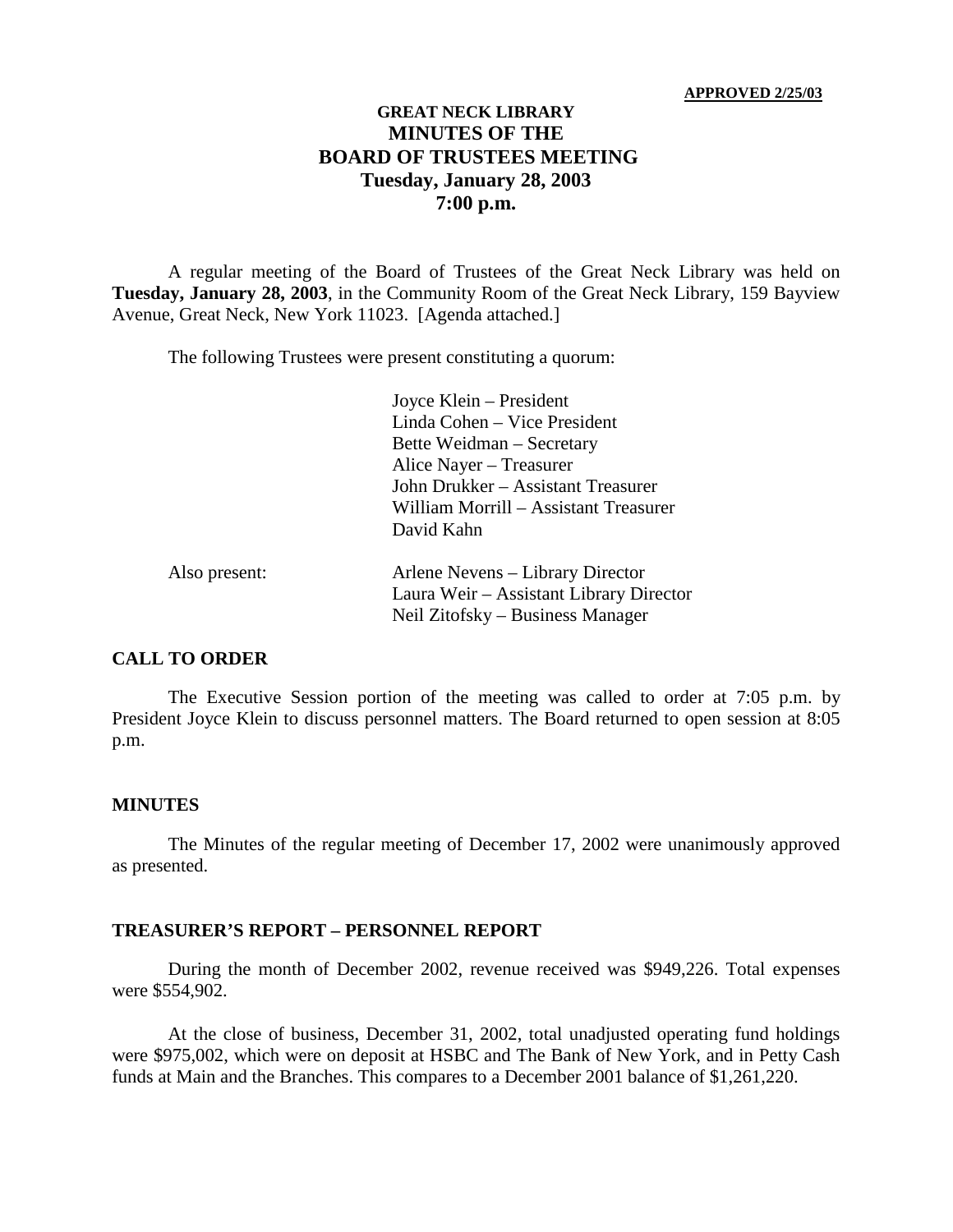Additionally, the unadjusted balance of the Main Building and Special Services fund was \$1,501,002; the Automated Library fund was \$130,747; the Restricted Gift fund was \$45,267; the Branch and Special Services fund was \$129,448. These funds totaled \$1,806,464 on December 31, 2002. The December 2001 total was \$1,754,575.

Upon motion by Alice Nayer, seconded by John Drukker, and after discussion, it was,

**RESOLVED,** that the Board of Trustees of the Great Neck Library accept the January 28, 2003, Treasurer's Report with the Personnel Changes of December 13, 2002 through January 23, 2003.

VOTE**:** Yes – 7 (Cohen, Drukker, Kahn, Klein, Morrill, Nayer, Weidman) *MOTION CARRIED UNANIMOUSLY.*

Upon motion by Alice Nayer, seconded by Linda Cohen, and after discussion, it was,

**RESOLVED,** that the Board of Trustees of the Great Neck Library authorize the Treasurer to pay the persons named in the Check Register dated December 13, 2002 through January 23, 2003, Paid-Checks numbered 26174 through 26298, and 26356 through 26363, and To-Be-Paid Checks numbered 26299 through 26355, and 26364 through 26399, the sums set against their respective names, amounting in the aggregate to \$222,111.11.

VOTE**:** Yes – 7 (Cohen, Drukker, Kahn, Klein, Morrill, Nayer, Weidman) *MOTION CARRIED UNANIMOUSLY.*

# **REPORT**

Director's Report (attached to Minutes)

Public Comment: Ralene Adler, Karen Rubin, Varda Solomon

# **NEW BUSINESS**

#### BOARD COMMITTEE ASSIGNMENTS

| Branch:          | Linda Cohen, John Drukker, David Kahn      |
|------------------|--------------------------------------------|
| Finance:         | Alice Nayer, John Drukker, William Morrill |
| Personnel:       | Bette Weidman, William Morrill, David Kahn |
| Policy & ByLaws: | Alice Nayer, Bette Weidman, Linda Cohen    |
| Main Building:   | Alice Nayer, William Morrill, David Kahn   |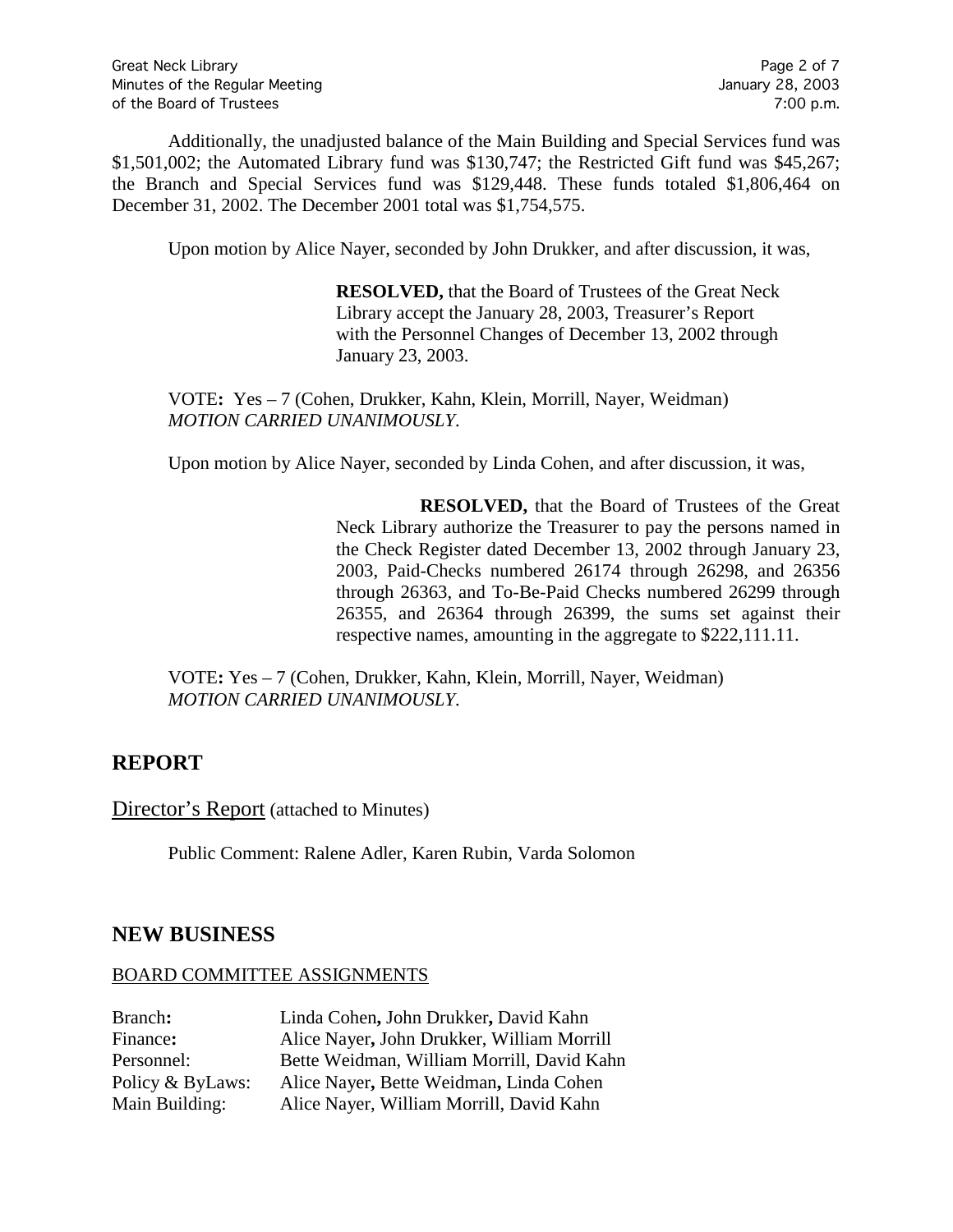### WORKERS' COMPENSATION

Upon motion by Alice Nayer, seconded by Bette Weidman, and after discussion it was,

**RESOLVED,** that the Board of Trustees of the Great Neck Library authorize the renewal of the Republic Franklin Insurance Company Workers' Compensation policy for calendar year 2003 as proposed by Sterling and Sterling, at a gross premium of \$32,475 to be charged to the Workers' Compensation budget line.

Public Comment: Emanuel Kline

VOTE**:** Yes – 7 (Cohen, Drukker, Kahn, Klein, Morrill, Nayer, Weidman) *MOTION CARRIED UNANIMOUSLY.*

#### MAIN BUILDING RENOVATION/EXPANSION

#### a) FINANCIAL TEAM:

#### **i)Financing Agency**

Upon motion by Alice Nayer, seconded by Linda Cohen, and after discussion it was,

> **RESOLVED,** that the Board of Trustees of the Great Neck Library authorize the Library Director and the Business Manager to complete an application to the Industrial Development Agency of Nassau County for the financing of costs related to the renovation/expansion of the Main Building and authorize any expenses related to this financing. All such issuance fees should be paid for from the proceeds of the bonds.

The original motion was amended to use the word "will" instead of "should" in the last sentence.

The amended resolution:

**RESOLVED,** that the Board of Trustees of the Great Neck Library authorize the Library Director and the Business Manager to complete an application to the Industrial Development Agency of Nassau County for the financing of costs related to the renovation/expansion of the Main Building and authorize any expenses related to this financing. All such issuance fees will be paid for from the proceeds of the bonds.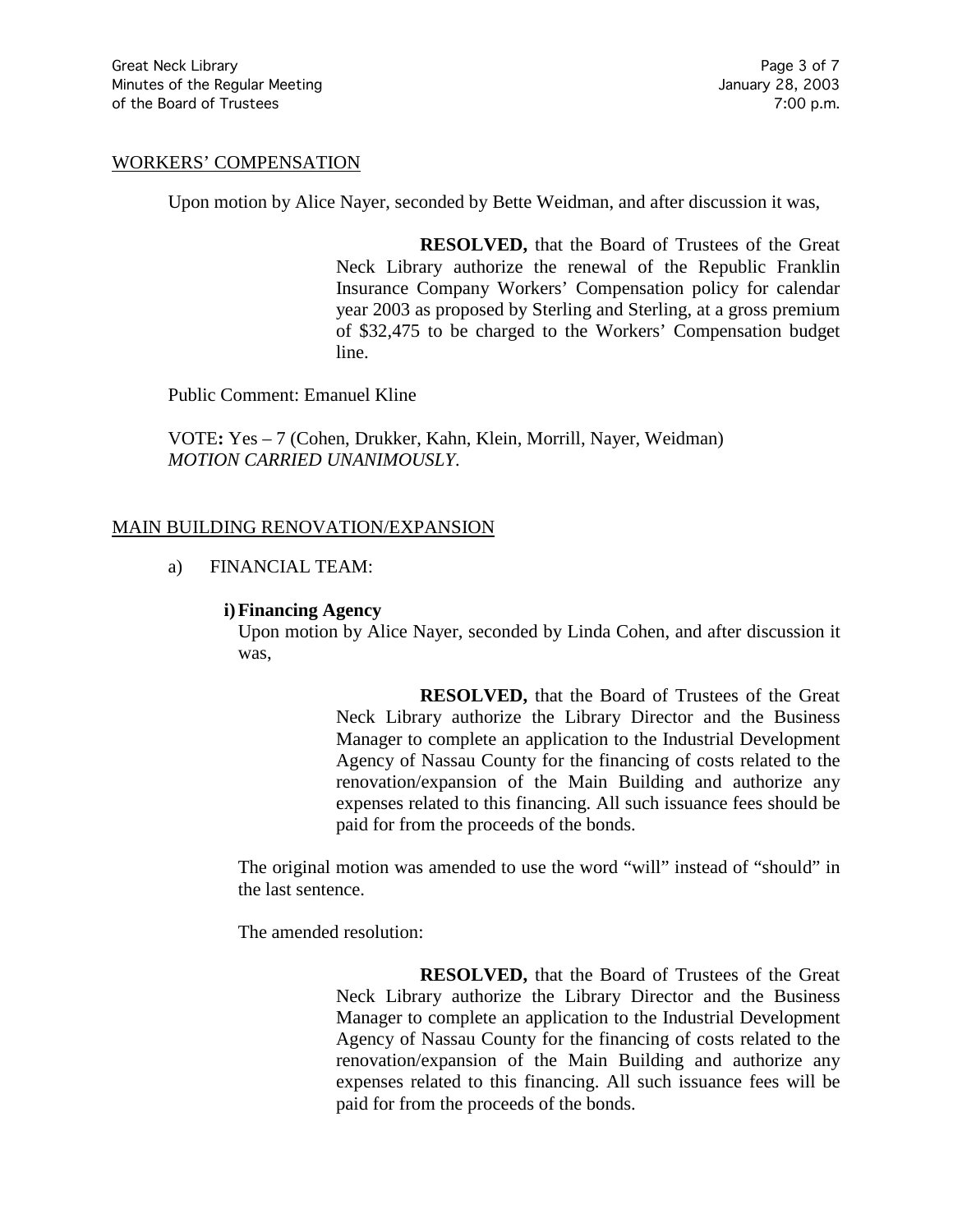Public Comment: Mayor Leonard Samansky, Ralene Adler

VOTE**:** Yes – 7 (Cohen, Drukker, Kahn, Klein, Morrill, Nayer, Weidman) *MOTION CARRIED UNANIMOUSLY.*

#### **ii) Investment Banker**

Upon motion by John Drukker, seconded by Bette Weidman, and after discussion it was,

**RESOLVED,** that the Board of Trustees of the Great Neck Library retain the services of Commerce Capital Markets to provide underwriting services related to the issuance of bonds for the renovation/expansion of the Main Library, at the rate outlined in their proposal dated January 22, 2003, to be charged to the Main Building and Special Services Fund.

Public Comment: Ralene Adler

VOTE**:** Yes – 7 (Cohen, Drukker, Kahn, Klein, Morrill, Nayer, Weidman) *MOTION CARRIED UNANIMOUSLY.*

# **Gregory LiCalzi of Commerce Capital Markets was introduced as the Library's Investment Banker.**

iii) **Borrower's Counsel**

Upon motion by Linda Cohen, seconded by William Morrill, and after discussion it was,

**RESOLVED,** that the Board of Trustees of the Great Neck Library retain the services of Garfunkel, Wild & Travis, PC, to provide legal services related to the issuance of bonds for the renovation/expansion of the Main Library, at an hourly rate as outlined in their proposal dated January 22, 2003, with a cap of \$30,000 to be charged to the Main Building and Special Services Fund.

VOTE**:** Yes – 7 (Cohen, Drukker, Kahn, Klein, Morrill, Nayer, Weidman) *MOTION CARRIED UNANIMOUSLY.*

**Rick Dennett of Garfunkel, Wild & Travis was introduced as the Great Neck Library's Borrower's Counsel.**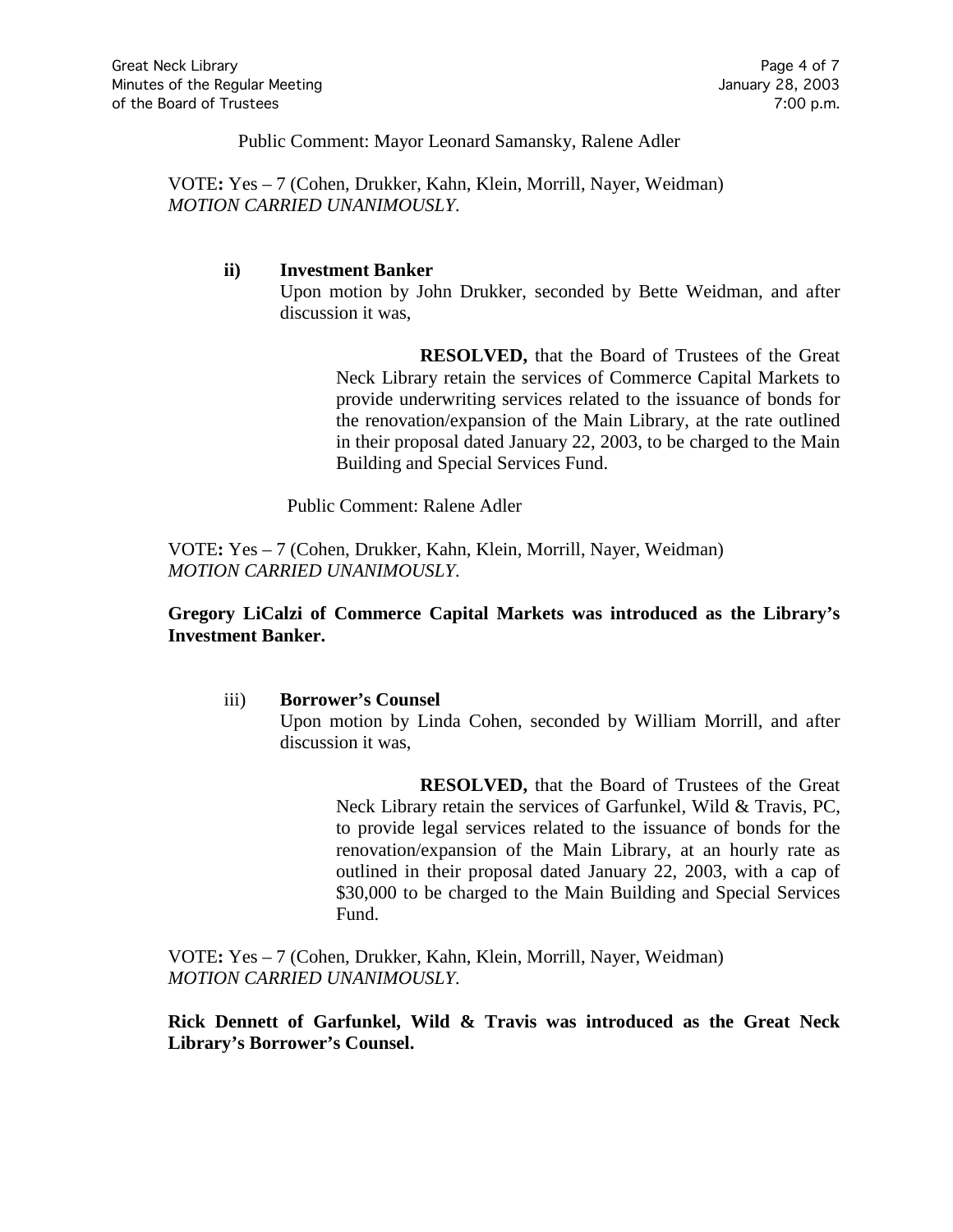# iv) **Financial Advisor**

Upon motion by David Kahn, seconded by Alice Nayer, and after discussion it was,

> **RESOLVED,** that the Board of Trustees of the Great Neck Library retain the services of Capital Markets Advisors, LLC, to provide financial advisory services related to the issuance of bonds for the renovation/expansion of the Main Library, at an hourly rate as outlined in their proposal dated January 23, 2003, with a maximum expenditure of \$20,000 to be charged to the Main Building and Special Services Fund.

VOTE**:** Yes – 7 (Cohen, Drukker, Kahn, Klein, Morrill, Nayer, Weidman) *MOTION CARRIED UNANIMOUSLY.*

# **Richard Tortora of Capital Markets Advisors, LLC, was introduced as the Great Neck Library's Financial Advisor.**

## b) LAND USE & ZONING COUNSEL

Upon motion by Linda Cohen, seconded by John Drukker, and after discussion it was,

> **RESOLVED,** that the Board of Trustees of the Great Neck Library retain the services of Forchelli, Curto, Schwartz, Mineo, Carlino & Cohn, LLP, to provide legal services related to appeals that will need to be made to the Town of North Hempstead for our renovation/expansion project, at an hourly rate as outlined in their proposal dated January 24, 2003, to be charged to the Main Building and Special Services Fund.

Public Comment: Mayor Leonard Samansky, Ralene Adler

VOTE**:** Yes – 7 (Cohen, Drukker, Kahn, Klein, Morrill, Nayer, Weidman) *MOTION CARRIED UNANIMOUSLY.*

# c) TOPOGRAPHICAL SURVEY

Upon motion by Bette Weidman, seconded by Linda Cohen, and after discussion it was,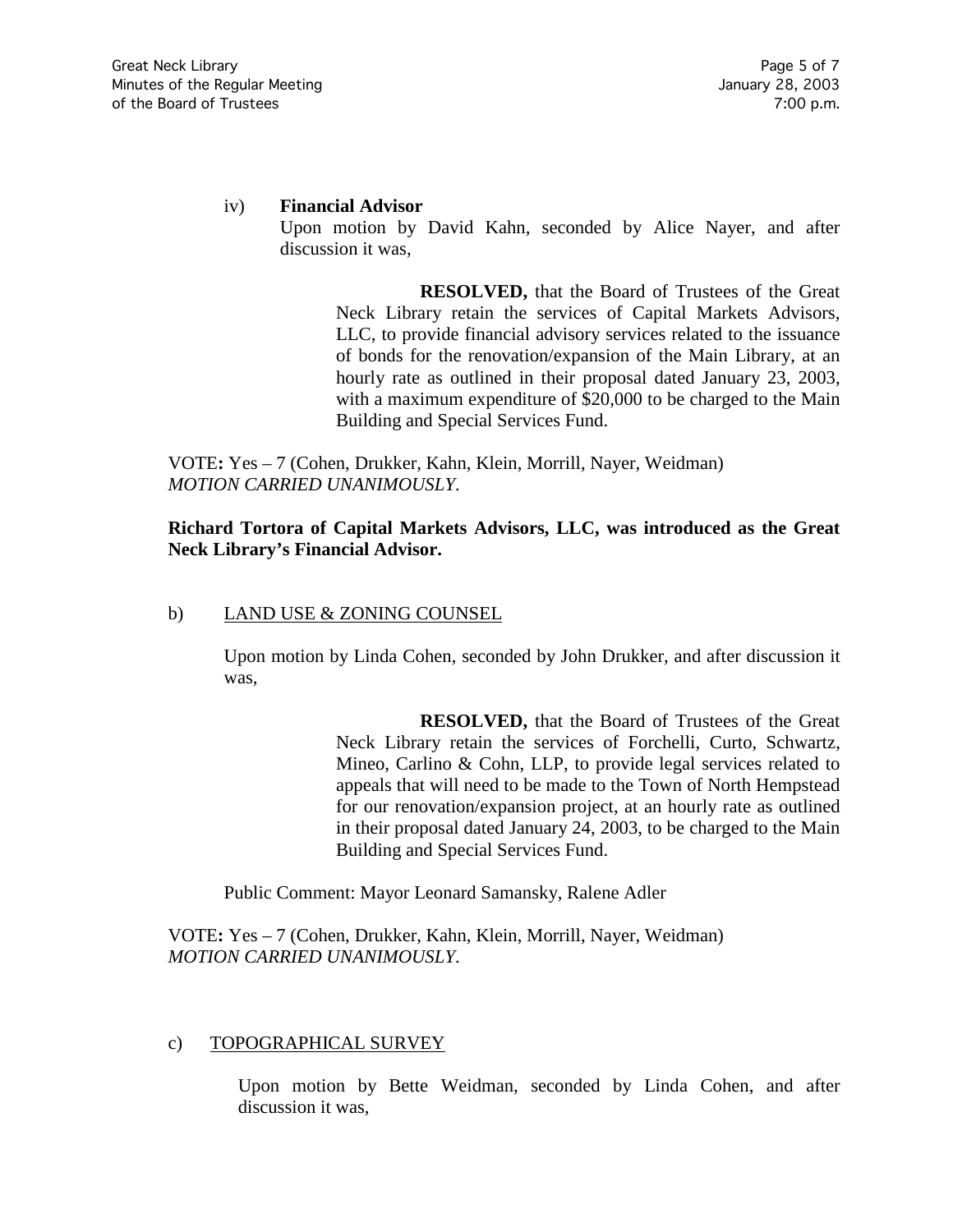**RESOLVED,** that the Board of Trustees of the Great Neck Library authorize the Library Director to contract with Hirani Engineering and Land Surveying to provide land surveying services as part of the planning for the Library's renovation/expansion at a cost not to exceed \$9,000 to be charged to the Main Building Special Services Fund.

Public Comment: Mayor Leonard Samansky, Ralene Adler

VOTE**:** Yes – 7 (Cohen, Drukker, Kahn, Klein, Morrill, Nayer, Weidman) *MOTION CARRIED UNANIMOUSLY.*

# d) PUBLIC RELATIONS FIRM Upon motion by John Drukker, seconded by Bette Weidman, and after discussion it was,

**RESOLVED,** that the Board of Trustees of the Great Neck Library retain the services of CJ2 Communication Strategies to provide public relations services in relation to our proposed renovation/expansion of the Main Library for a base fee of \$8,075 and additional charges as outlined in their proposal dated December 5, 2002, to be charged to the Main Building and Special Services Fund.

Public Comment: Ralene Adler

VOTE**:** Yes – 7 (Cohen, Drukker, Kahn, Klein, Morrill, Nayer, Weidman) *MOTION CARRIED UNANIMOUSLY.*

# **Judy White of CJ2 Communication Strategies was introduced.**

# e) DECLARATION OF INTENT

Upon motion by Linda Cohen, seconded by Bette Weidman, and after discussion it was,

> **RESOLVED,** by the Board of Trustees of the Great Neck Library (the "Corporation") that:

> i) It is intended by the Corporation that all expenditures for the design, development, construction financing and maintenance of the Project set forth in Exhibit A annexed hereto (the "Project") be reimbursed to the Corporation from proceeds of tax-exempt debt to be issued to finance the Project, which